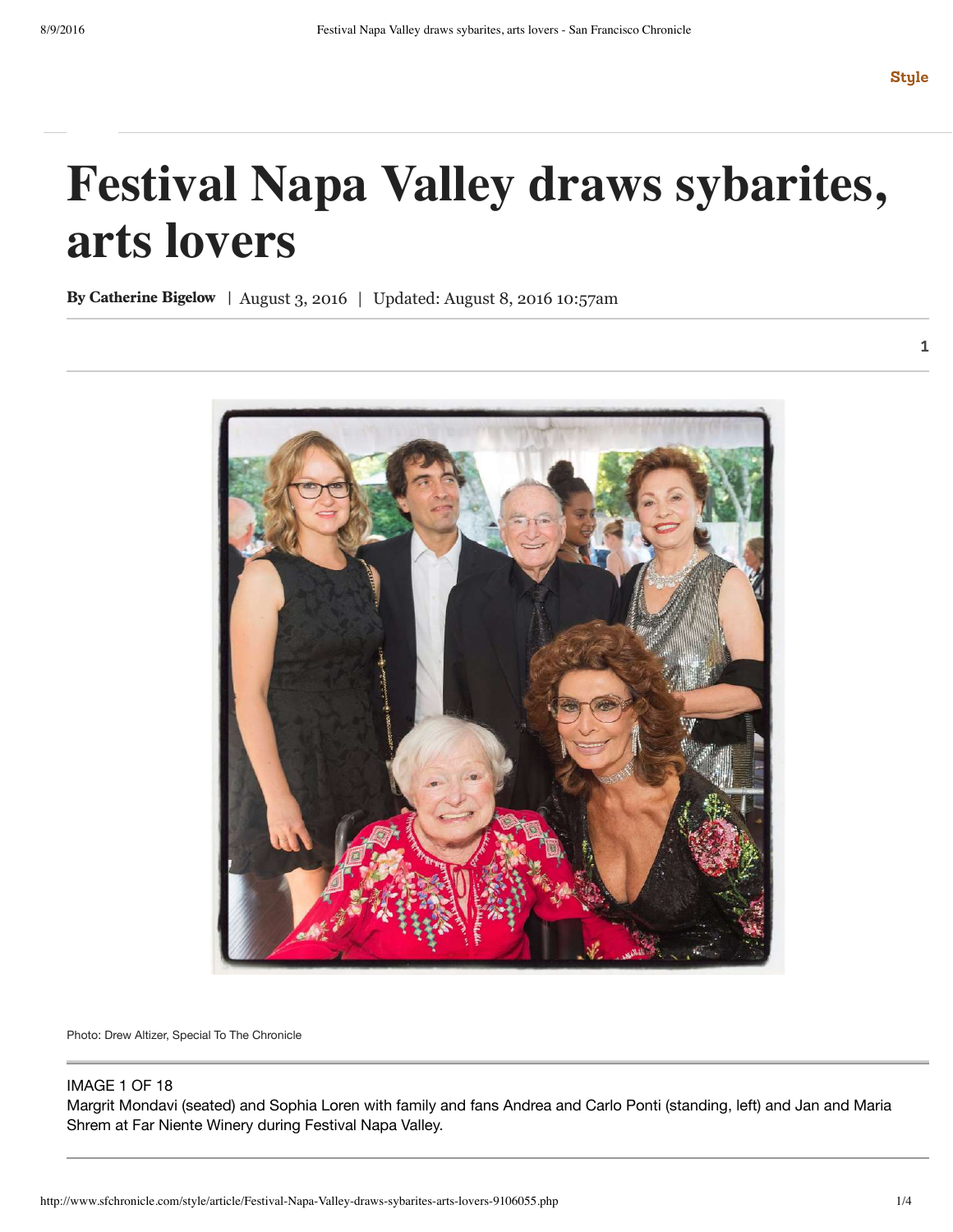When actress **Sophia Loren** recently landed in Napa Valley from Zurich, her luggage didn't follow.

Yet she was so determined to attend a Festival Napa Valley dinner honoring her friend, arts philanthropist **Margrit Mondavi**, that she briefly considered borrowing the pajamas of her son, conductor **Carlo Ponti**.

Thankfully, Loren's luggage arrivedjust before dinner. And Mondavi, who just celebrated her 91st birthday, delighted 250 guests at this Far Niente Winery finale of the 2016 festival in her honor.

"Margrit Mondavi has accomplished more than anyone to make Napa Valley the place it is today, filled with culture, creativity and joy," toasted FNV co-founder **Rick Walker**. "She shares with everyone a passion for living life to its fullest."

That same passion was felt during 10 action-packed days of music, art, food and wine events comprising the festival, which has rebranded itself from its original Festival del Sole moniker as it enters its second decade.

This 11-year evolution is thanks to the vision of Rick Walker and dedication from early advocates Mondavi; the late **John Traina**; arts patrons **Maria Manetti Shrem** and her husband, **Jan Shrem**; Fine Arts Museums board president **Dede Wilsey**; FNV trustees **Athena** and **Timothy Blackburn**; Bouchaine vintners **Tatiana** and **Gerret Copeland**; and composer **Gordon Getty**.

Keeping up with the festival's sybaritic schedule — daily food tastings, vineyard yoga, lavishes lunches, free concerts, post-parties, fashion — requires an almost Herculean strength. Arts lovers zipped around to exquisite valley venues where they dined with top toques, sipped primo vino, and were dazzled by stage stars **Kathleen Battle**, **Sergio Mendes**, the San Francisco Ballet, Broadway star **Kristin Chenoweth**, violinist **Sarah Chang** and baritone **Lester Lynch**.

"We're not a rock music type-festival. We strive to present great culture in intimate surroundings," Walker said. "In the early years, we had one daily program. Now we've got jazz, fashion, food, wellness and wine events within a day."

At the Lincoln Theater, sizzling Cuban pianist **Aldo López-Gavilán** made his U.S. orchestral debut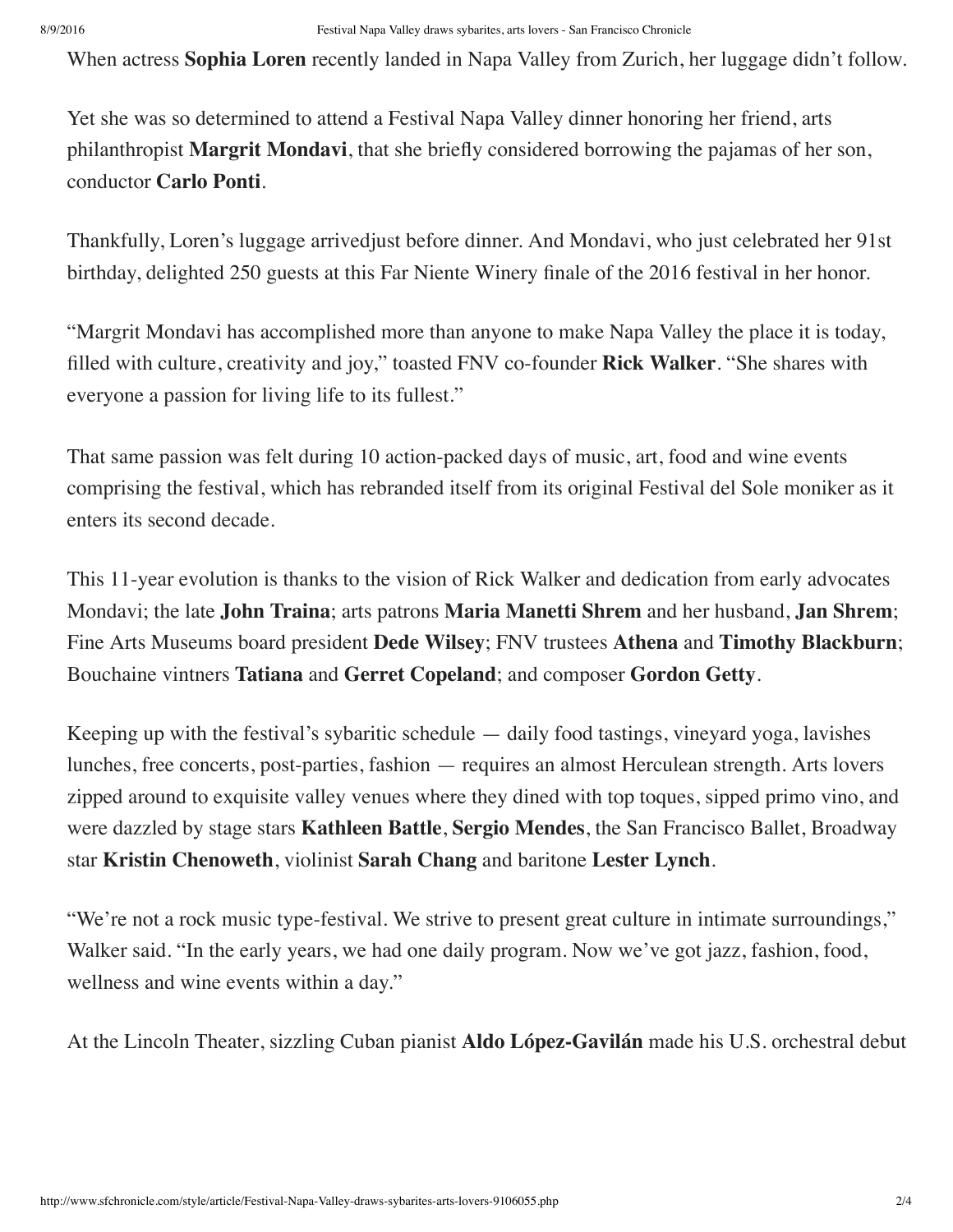with a roof-raising rendition of Gershwin's "Rhapsody in Blue." The next day, Gavilán provided pitch-perfect accompaniment to the **Brunello Cucinelli** Fall 2017 fashion show hosted by Neiman Marcus GM **Alan Morrell** on the eco-chic grounds of swanky Solage resort.

(Gavilán also performs Aug. 14 at SFJazz. And thanks to a FNV partnership with the Cuban Ministry of Culture, the pianist and his wife, Havana Chamber Orchestra conductor **Daiana García**, plan to play FNV next year.)

The festival's key fundraiser was, once again, held at magical Meadowood Resort, where Mid-fest at magical Meadowood Resort, Emmy Award-winner **Wayne Brady** emceed the Imaginarium gala. Organized by FNV trustees **Maggie Oetgen** and **Darioush Khaledi**, this colorful kaleidoscope spun with four-star fare, limber feats courtesy of Cirque du Soleil's "O" cast and a **Fritz Hatton**-led live auction of luxe lots.

As an almost full moon rose over Meadowood's verdant croquet lawn, a sweet-sounding \$1.3 million had been raised for FNV's "Arts for All" initiative: free community concerts, music scholarships, public school arts enhancements and the creation of Napa County's inaugural K-12 arts education master plan.

Yet the most fervent bravos were saved for Mondavi and her Far Niente dinner, hosted by proprietor **Beth Nickel**, with underwriters **Maria** and **Jan Shrem**.

"Margrit Mondavi has accomplished more than anyone to make Napa Valley the place it is today, filled with culture, creativity and joy," toasted Walker. "Margrit shares with everyone a passion for living life to its fullest."

In July, the Robert Mondavi Winery celebrated its 50th anniversary. During that half-century, this petite blond powerhouse, with her late husband, vintner **Robert Mondavi**, helped propel Napa Valley onto the world stage.

Loren led a chorus of tributes testifying to Mondavi's far-reaching cultural contributions. Chef **Lidia Bastianich** created an Italian feast and jazz star **Dave Koz** premiered a new track sung by Monica Mancini.

"I want to thank you," Loren said. "But know that whatever you've done in your life, a piece of your heart is in that. That's the most important thing, a spiritual thing: to leave part of yourself in a piece of work."